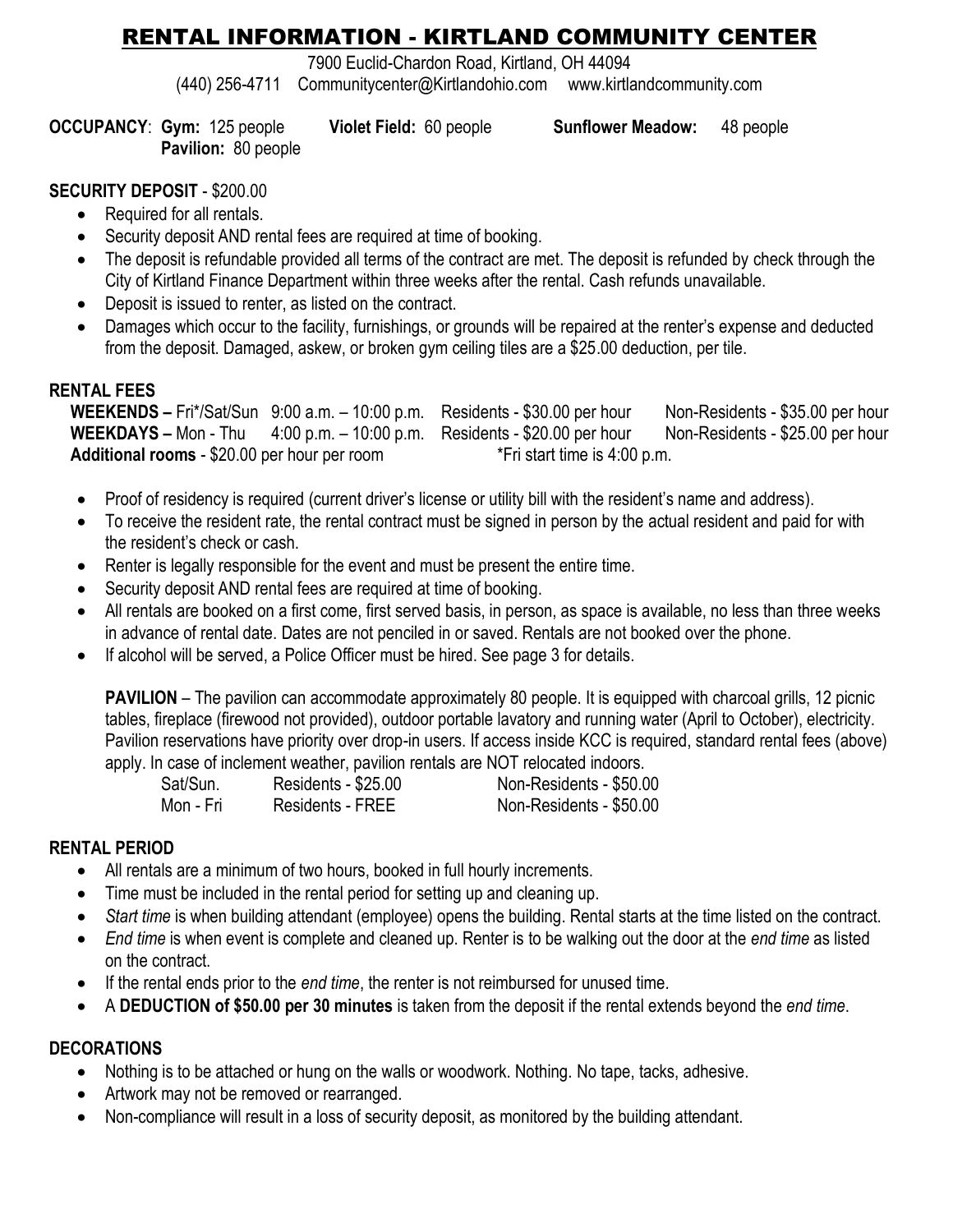## **CANCELLATIONS & "NO SHOWS"**

- A **\$50.00 cancellation** fee applies to all rentals cancelled with greater than 30-day notice.
- The deposit is forfeited if the rental is cancelled with less than 30-day notice.
- If a renter fails to show up, the entire security deposit and rental fees are forfeited.
- Renters are expected to arrive within the first hour of their scheduled *start time*. The building attendant will only wait one hour for the renter to arrive. If the renter fails to arrive within the first hour of the scheduled start time, the rental is cancelled, and no refunds will be given.
- Should an unforeseen emergency arise, and the City of Kirtland must cancel the rental, a full refund will be issued. The City of Kirtland reserves the right to cancel a rental for any reason. Every effort will be made to avoid such circumstances.

#### **SET-UP/CLEANUP**

- Set-up and cleanup are the responsibility of the renter.
- Tables and chairs may be arranged according to the renter's needs and must be returned to their original location.
- Cleanup includes wiping tables, vacuuming, sweeping, mopping spills, taking out trash (see building attendant for use of vacuum, mop, broom, garbage bags).
- Remove all food and ice from premises.
- If a renter fails to cleanup, a fee of **\$50.00 per 30 minutes** will be deducted from the deposit for cleaning services.

## **KITCHEN**

- Kitchen is for warming and reheating foods only. Cooking, boiling, sautéing, frying is prohibited, by order of the Kirtland Fire Department. All food must be fully prepared off-site.
- Microwave, refrigerator, freezer, and stoves are available. All must be cleaned.
- Remove all food and ice upon rental completion.
- Kitchen use may be shared if multiple rentals occur simultaneously.

## **BUILDING ATTENDANT**

- An employee is on site for the entire rental period.
- The building attendant is responsible for overseeing the activities during the rental and providing access to necessary supplies. The building attendant is NOT responsible for setup or cleanup.
- The building attendant is bound by the terms and start and end times of the contract and is unauthorized to make modifications.

## **TABLES & CHAIRS**

- Tables and chairs are for INDOOR use only.
- All tables seat up to 8 people.
- There are 20 round (5' diameter), 20 rectangular (8' long), and 5 small rectangular (3' long) tables available.

## **ADDITIONAL POLICIES**

- Unruly guests will result in loss of security deposit, as monitored by building attendant.
- Children under 18 must always be supervised, both inside and outside.
- The use of sterno and birthday candles are permitted. All other open flames and fog machines are prohibited.
- Do not block exits.
- Tables, chairs, garbage cans, and garbage bags are the only items provided to renters.

## Failure to comply with these policies will result in loss of deposit and termination of event.